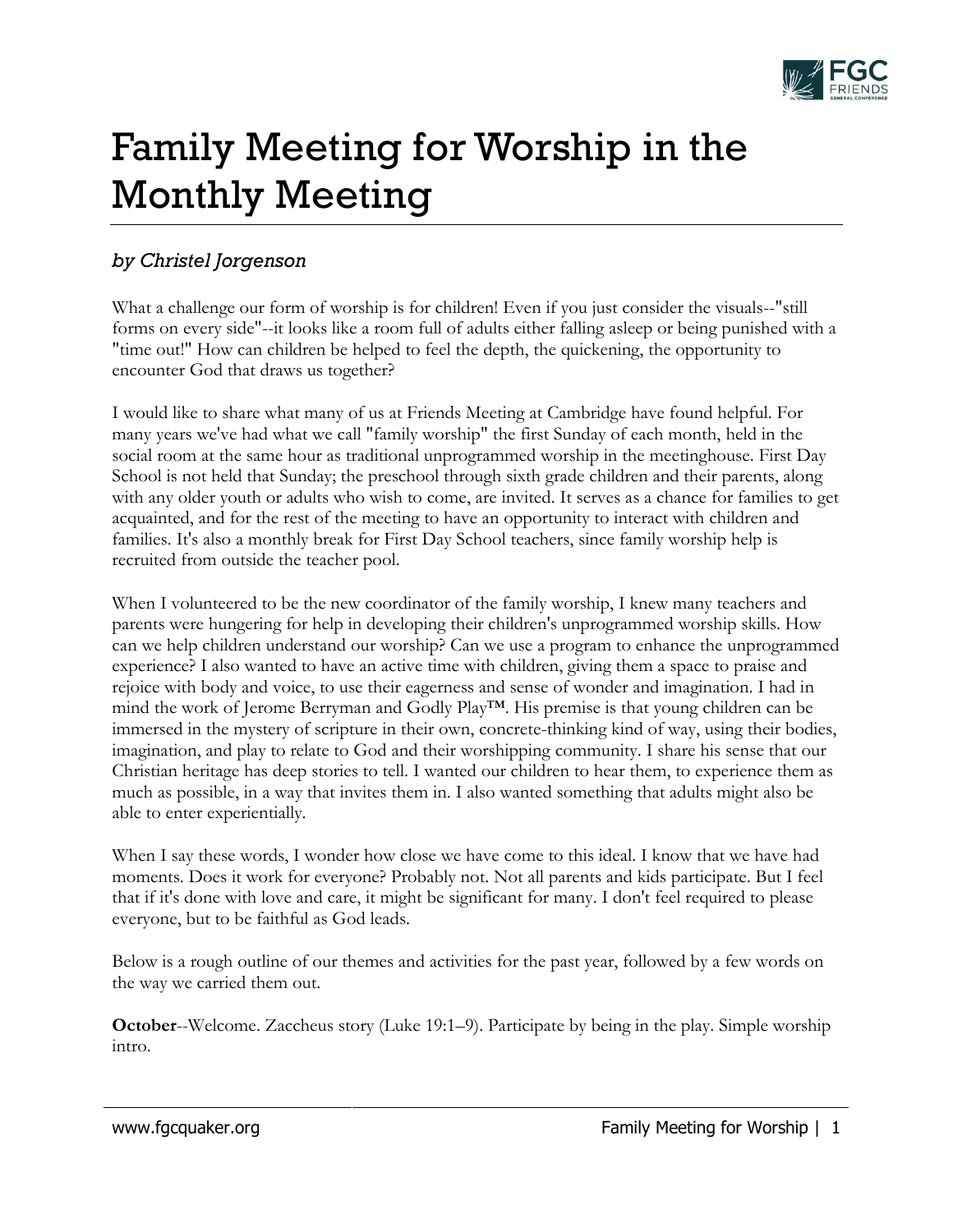

**November**--Being thankful Corrie Ten Boom story acted out. Small group sharing. Worship intro by Ministry and Counsel member.

**December**--Light. Advent wreaths and Hanukkah: candle and rug; candles to hold; guided meditation about light and love. Decorate candles at the end.

**January**--Gifts for God Feast of the Three Kings (Matthew 2:1–12).Tell the story with crèche figures on the floor. Art projects (crowns and gifts) or discussion. Worship using candle and rug and small pieces of wax to hold.

**February**--Love and Connection Story of Moses and the Ten Best Ways to Live. Ref:"Young Children and Worship," by Sonja Steward and Jerome Berryman. Tell story with cardboard tablets, ten cutouts. Everyone makes own eleventh commandment on paper as a link in a chain. Worship using rug, candle, and a ribbon connecting us.

**March**--Images of God Story told with \_In God's Name\_,by S. E. Sasso. Make collages/ pictures of images of God, string on clothesline. Worship using rug, candle, surrounded by pictures.

**April**--Spiritual Journey Story of The Road to Emmaus (Luke 24:13–35).Tell story with flannel board. Introduce finger labyrinths. Worship using rug, candle, and finger labyrinth. After worship option: decorate one's labyrinth.

**May**--Caring Story about birds in scripture (especially the dove in Noah's ark), caring for birds. Everyone makes paper birds to hang on a tree in the room. Worship using rug, candle. After worship option: Making bird feeders.

**June**--Celebration Share about the worship tools of the year, the themes, recap of songs. Worship using rug and candle.

### **Regardless of our theme, love is always our topic.**

The program takes into account the meanings of physical symbols and children's physical reality. Taking care with these things is a practical way to express love to the children.

### **We provide consistency and continuity.**

We use the same format, more or less, for each session. It usually takes about 70 minutes, which puts us in sync with the other meeting for worship which goes for an hour plus announcements and introductions. Each segment of the program is short and movement is encouraged between them ("get up and stretch") if the activity itself is not physically active.

Here is a description of our program format:

A. *Welcome and greeting each other.* After a welcome and review of the format by the facilitator, everyone is asked to get up to greet someone else, with one's name and some bit of conversation, like a favorite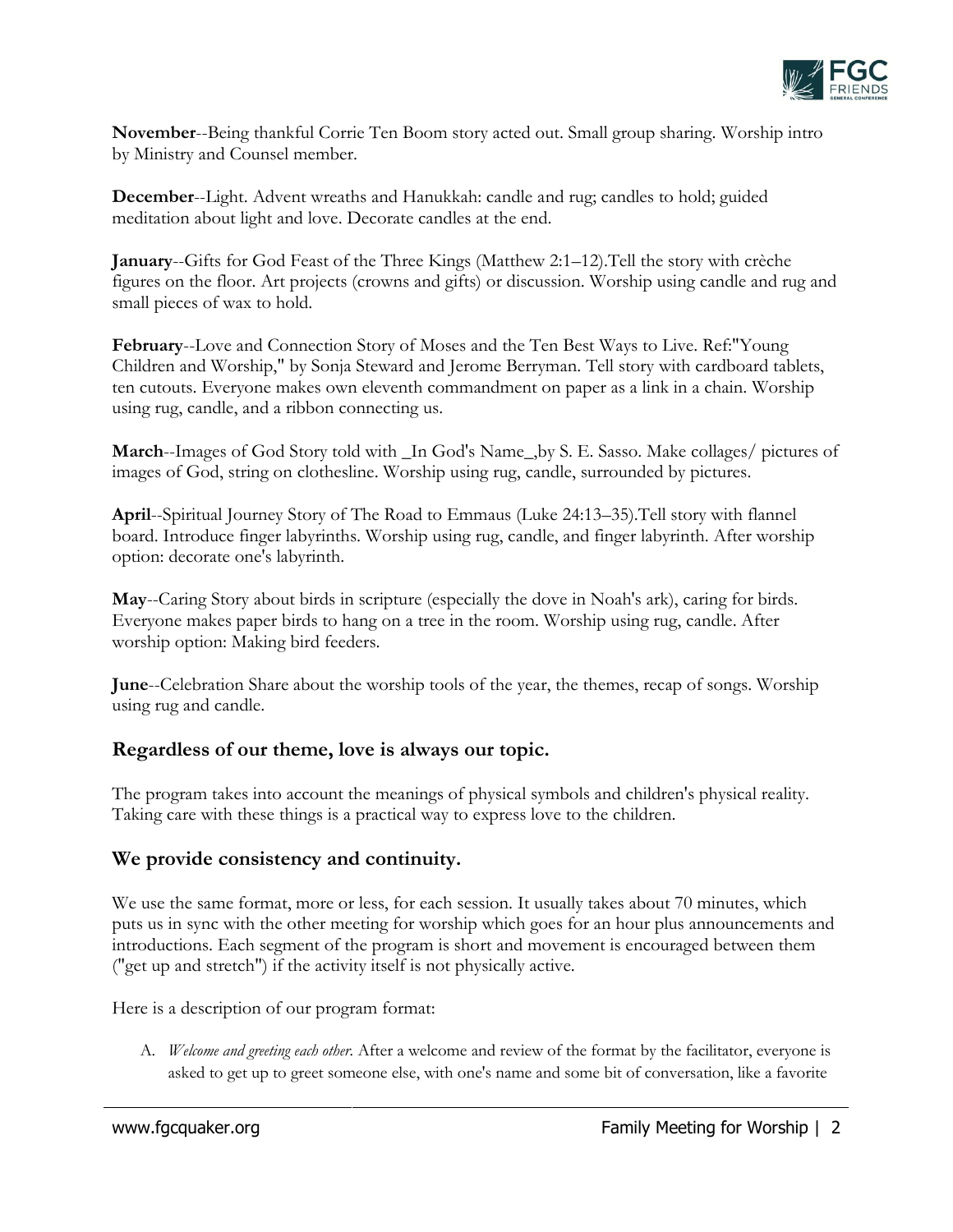

something, tied in to time of year or meeting theme. One time we did clumping, which is grouping with people for whom the answer is the same, such as "favorite thing to do in snow."

- B. *Singing*. We repeat some songs month to month."Praise Ye the Lord," with its up and down movements and loudness, is our classic opener. We always have some action songs plus some songs to tie in with the theme. At the end of this past year, we did a reprise of many songs learned during the year. We use a flip chart in front, which records our repertoire.
- C. *A story*. This is often a very simple retelling of a biblical story employing any of the following: a visual aid like a story board or flannel board, actors, representative figures on the floor, or someone telling their own story (as when two people talked about their family experiences of advent wreaths or of Hanukkah candles).
- D. *Response*. We invite a response to the story, such as an activity, art or craft work, or something verbal. Most times options are offered.
- E. *An introduction to open worship time*. After a couple of daunting experiences using long, here's-how-youmight-think-about-it introductions, the introduction is kept short and as physical as possible. A rug to sit on in the center, a small chest where a candle is set and lit, and dimming the lights, together form the continuity of experience.
- F. *Unprogrammed worship*. This may be fairly brief, something between ten and twenty minutes. Sometimes there is verbal guidance. The point has not been to make the time longer (though that would/could be a worthy goal), but to develop a sense of a worshipping space that we're all in together. (Often the youngest end up being taken out by parents when they get chatty or restless. They have had a time of community and preparation which may yield fruit later in being able to sit longer.)
- G. *Reflections from worship*. One may need only to ask, "Is there anything someone would like to share from their experience?" Attention is hard to get for this, however, since the children are usually ready to jump up from their places as soon as we begin shaking hands at rise of meeting.
- H. *Announcements and snack as service opportunity*. A snack provides an opportunity for children to be of service passing food around. Children are also asked to help at other times when something needs handing out for the program.

Should you decide to do a similar program, I offer these tips:

1. Share information: Post the agenda and refer to it each time. Send mailers to families. This helps newcomers and creates the security of repetition for the children.

2. Use singing.

- a) Use song posters, not sheets or books. We're all looking up at the same thing, thus the song leader gets our eyes.
- b) Repeat songs and use some action songs. These facilitate learning and understanding, especially for the youngest ones.
- c) Think about singing--self expression within a structure, unity, harmony, emotional connection, relationship to theme. Allow the music to help you; the mood of a song can help with the transition to the next portion of the program.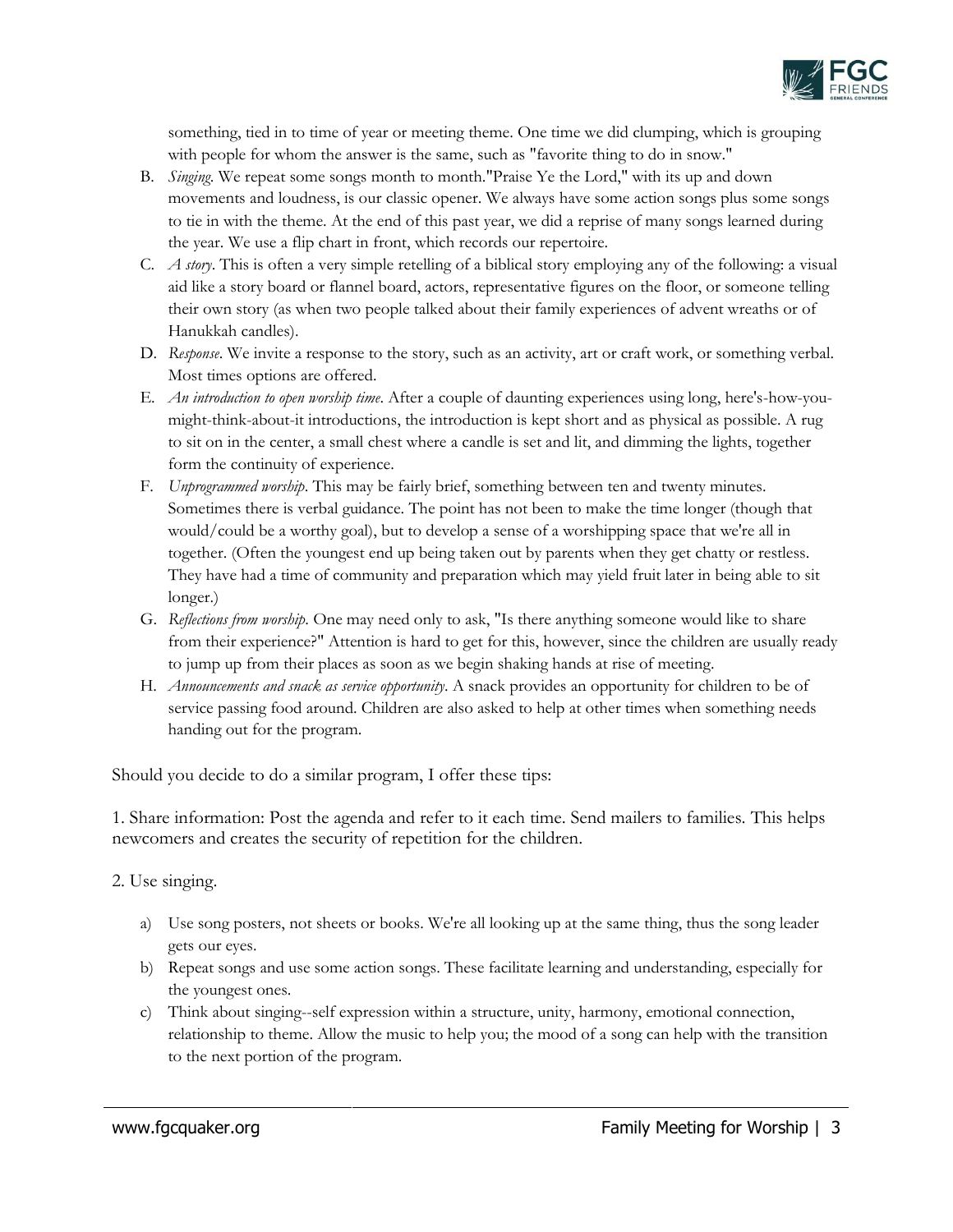

- d) Don't be afraid to clap or cheer (often a spontaneous response to a rousing song).We can express our reactions.
- 3. Create a physical environment that makes quiet worship time special.
	- a) Allow kids to sit on the floor. Remember that on chairs they usually can't reach the floor with their feet and so are "ungrounded."This is where children play. Consider the earth as a reliable foundation, a place to make a connection. Make the floor space special with a rug and give the children a worship posture to facilitate centering down. We explain to the children, "If you sit on the floor, it's with your bottom on the floor, legs crossed, not touching anyone unless you're with your parent."This choice gives freedom while serving to remind the children that this is not ordinary time or space. One of our hopes is that the children will develop an appreciation of how discipline can be helpful in arriving at a spiritual goal.
	- b) Light a candle--the light of Christ, the light of God, inside and outside us. You can close your eyes and it's still there.
	- c) Dim the lights in the room. This creates intimacy and cuts down on outside stimulation and distractions. It also gives a visual clue to slow down and be contemplative, and can be an invitation to try to see with "different eyes."

#### *See Appendix A for a discussion of the use of symbols in family worship.*

4. Welcome the arts, inviting responding without words. Use pictures and symbols. Consider self expression as part of the holy. Offering options increases the sense of freedom. Think about appealing to all the senses and what different forms response to a story can take.

5. Have no one segment longer than 15 minutes and provide stretch breaks. Respect attention spans and remember that young bodies need to move.

6. Invite adults who are not parents to be present. Children are usually expected to adjust to adult environments, but in family worship the adults are given opportunities to make any necessary adjustments. Entering into one another's environments is a sign of love and caring. Can we be open to it, even if it means compromising the purity of one's worship time?

7. Prepare as thoroughly as possible. Work out a detailed outline. Practice saying everything. Check times allotted to each activity to see how it all fits in the allotted time. Share the outline with your team.

8. Strive to develop a team, a few as the core group, some just for a particular task. Look for a variety of people of different ages and gender to present. Find ways to let kids volunteer. Be somewhat realistic about what people can take on. I have always felt it ideal to have some "regulars" greet people at the door, but parents with children often don't arrive until the last minute or later.

9. Don't expect consistent success, either from your ideas or from the response. Kids' responsiveness varies. Sometimes they're cooperative and fully engaged, and some days they're "off"